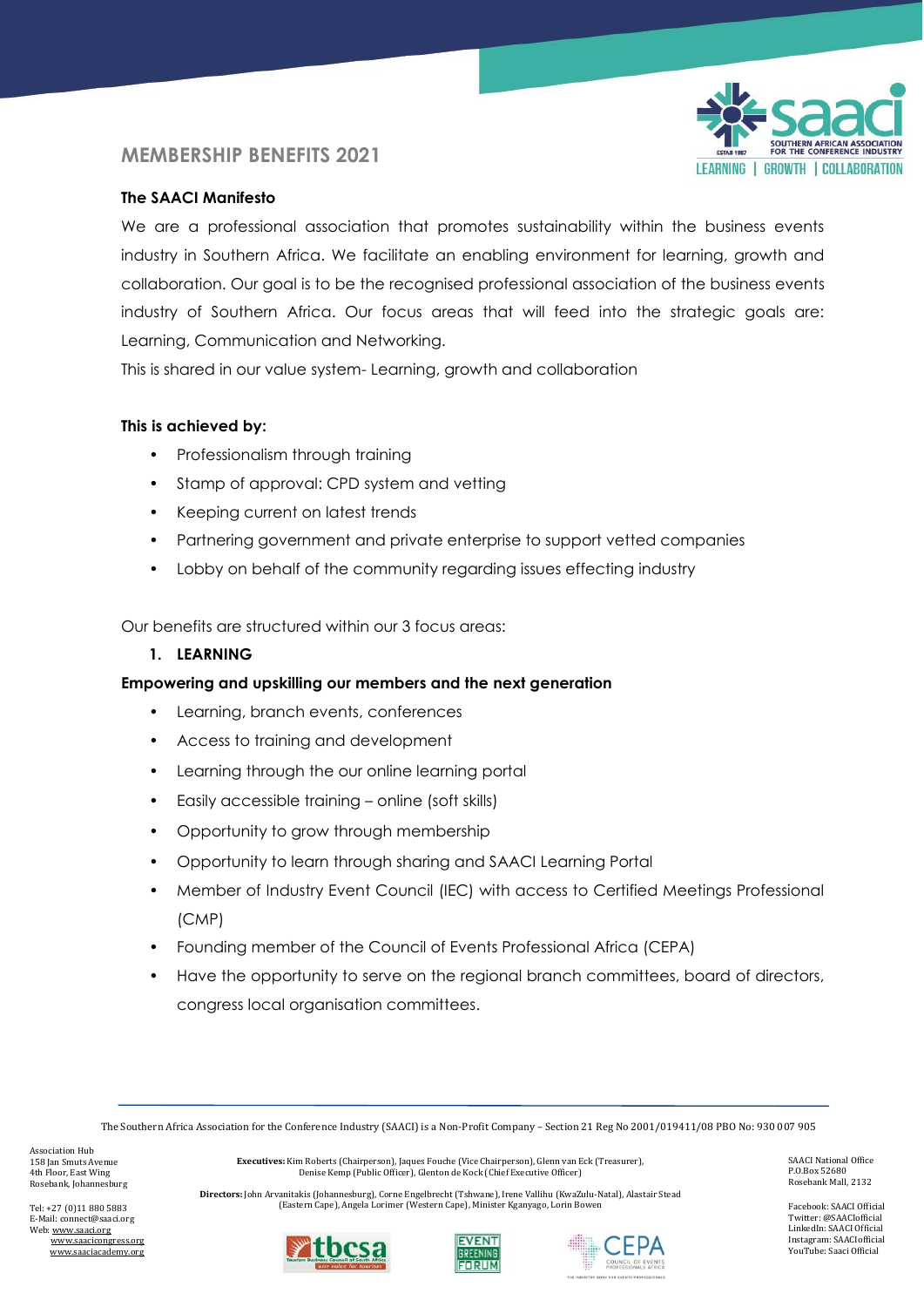

# **MEMBERSHIP BENEFITS 2021**

## **2. COMMUNICATION**

#### **More relevant, member focused, storytelling to ensure connectivity**

- Communication in different format more visual
- Conversations that engage
- Social media connection
- Relevant/specific content per forum
- Success stories
- Database (website)
- Year book (published by Business Event Africa)
- Newsletter/ Social Media (once membership is approved)
- Latest news on our website from the industry at large
- Trends research and reports

#### **3. NETWORKING**

## **Create experiential platforms where members gain true value, raise calibre of events throughout national footprint**

- Network with likeminded people and share information
- Partnerships/friendships, the relationship with those you meet means something
- Local industry contact
- Information sharing and learning from peers
- Engage with likeminded professionals and companies
- Make connections in new areas to help you
- A sense of belonging to our special forums that represent specific industry sectors-Conferences & Events, Destination Marketing, Exhibitions, Services, Technical, Transport and Venues, Educational Institutions.
- Able to discuss problems with industry colleagues
- Platform to engage with clients and make connections and new contacts
- Build reliable business relationships
- Cross pollination opportunities
- Exclusive events for members only
- Attend annual congress at discounted registration fee

The Southern Africa Association for the Conference Industry (SAACI) is a Non-Profit Company – Section 21 Reg No 2001/019411/08 PBO No: 930 007 905

Association Hub 158 Jan Smuts Avenue 4th Floor, East Wing Rosebank, Johannesburg

Tel: +27 (0)11 880 5883 E-Mail: connect@saaci.org Web[: www.saaci.org](http://www.saaci.org/) www.saacicongress www.saaciacademy.org **Executives:** Kim Roberts (Chairperson), Jaques Fouche (Vice Chairperson), Glenn van Eck (Treasurer), Denise Kemp (Public Officer), Glenton de Kock (Chief Executive Officer)

**Directors:** John Arvanitakis (Johannesburg), Corne Engelbrecht (Tshwane), Irene Vallihu (KwaZulu-Natal), Alastair Stead (Eastern Cape), Angela Lorimer (Western Cape), Minister Kganyago, Lorin Bowen







SAACI National Office P.O.Box 52680 Rosebank Mall, 2132

Facebook: SAACI Official Twitter: @SAACIofficial LinkedIn: SAACI Official Instagram: SAACIofficial YouTube: Saaci Official